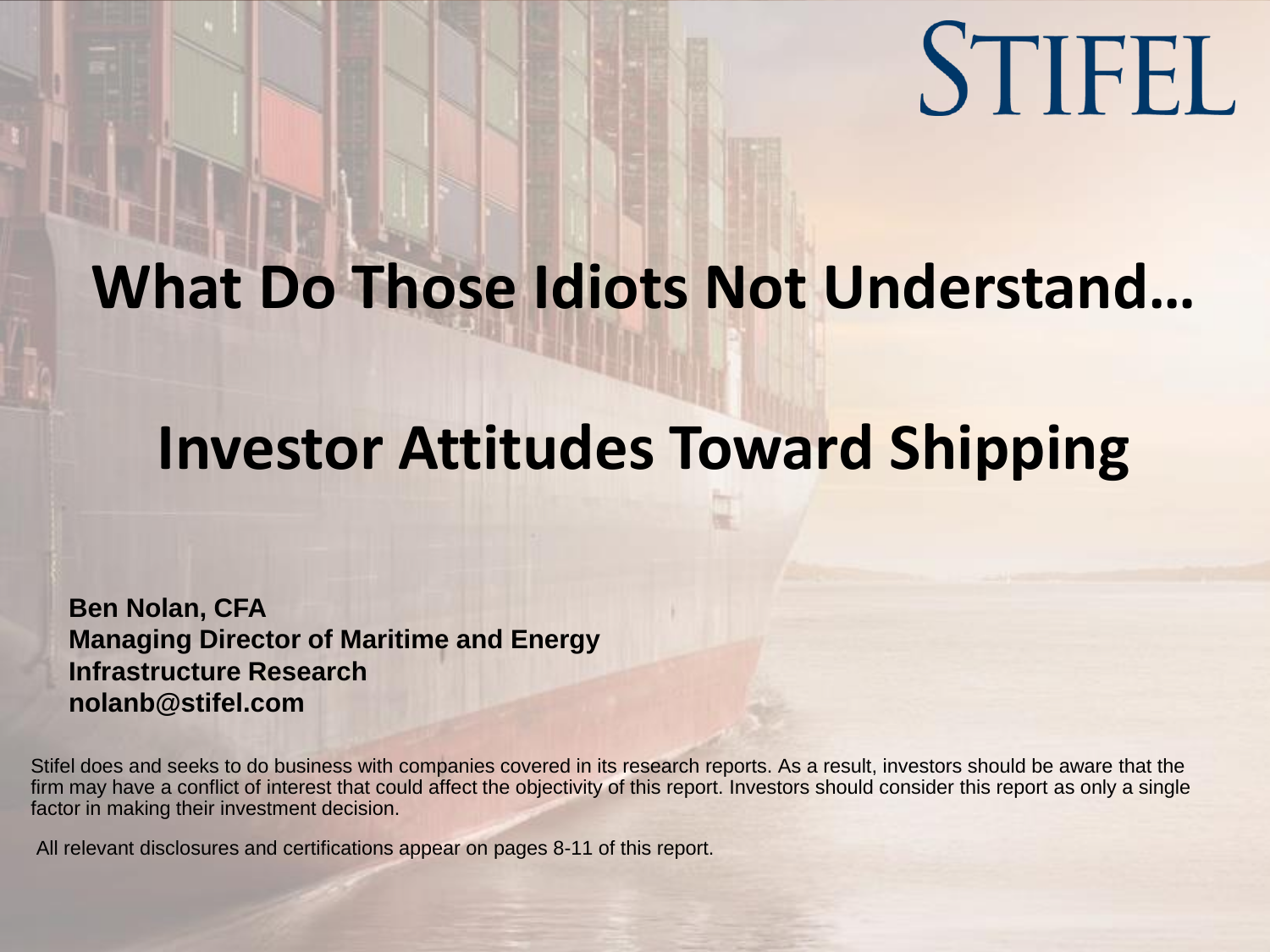# Abandon Hope All Ye Who Enter Here

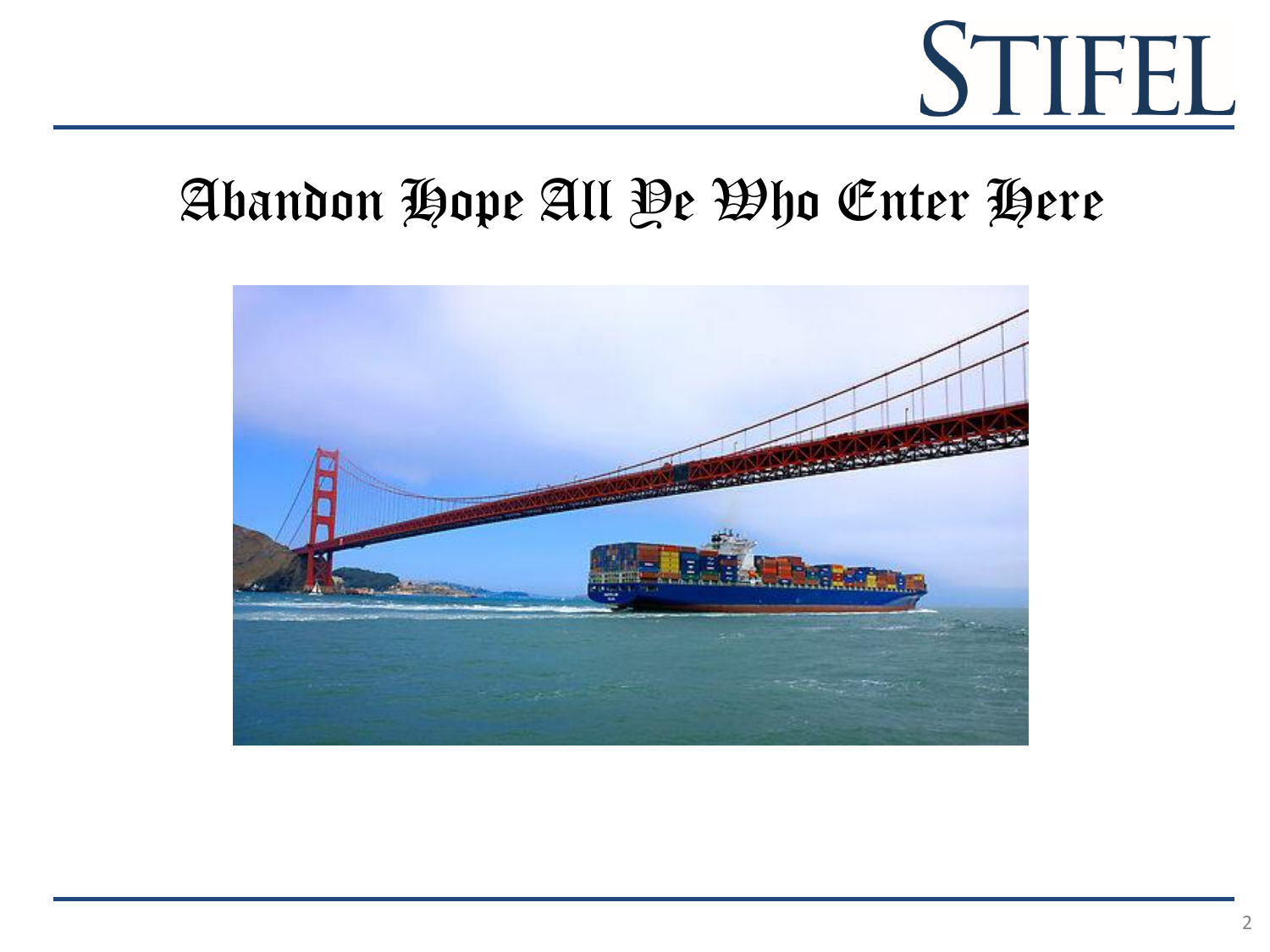**YTD Returns**



### **2019 Returns**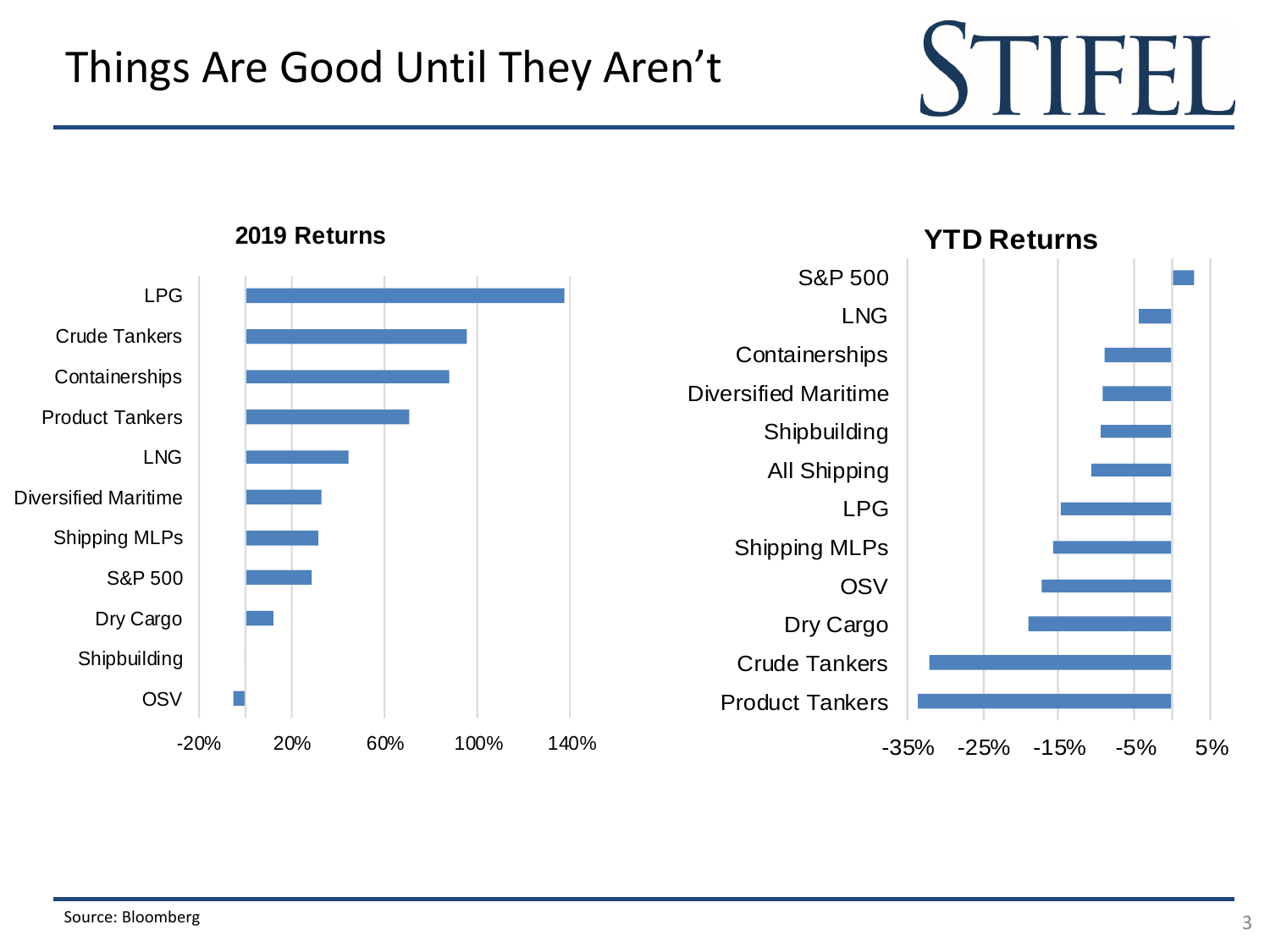# STIFEI

## **Tankers**

## Bull Case:

- <9% orderbook
- Limited ordering
- Growing U.S. Exports
- 1.0 MMbdp demand growth
- IMO 2020 demand/trading

## Bear Case:

- Half of expected oil demand is LPG. True oil demand is only 0.5 MMbpd per IEA data.
- U.S. Crude expected to peak in 2021
- 2019 VLCC deliveries most since 1976

## **Dry Bulk**

Bull Case:

- <10% orderbook
- Limited ordering
- Vale recovery
- Grain and minor bulk still growth >2%
- Can't get worse

## Bear Case:

- Cheap natural gas kills coal
- Average fleet age of 10 year is relatively young
- 2% demand growth is not good
	- Can get worse

## **Containers**

### Bull Case:

Bear Case:

- <10% orderbook
- Panama Canal expansion helped lengthen ton mile demand
- Consumer demand is good

• Scrubber retrofit

utilization

support rate improvement

returns could sink

• Slow growth does not

## **Gas**

## Bull Case:

- LNG demand growing by >6% taking share from oil and coal
- U.S. NGL production should push LPG exports for years
- Petchem price arb is open

## Bear Case:

- Orderbook is scary
- Three tiered LNG market not good for pricing
- Low international prices cause shrinking ton-mile demand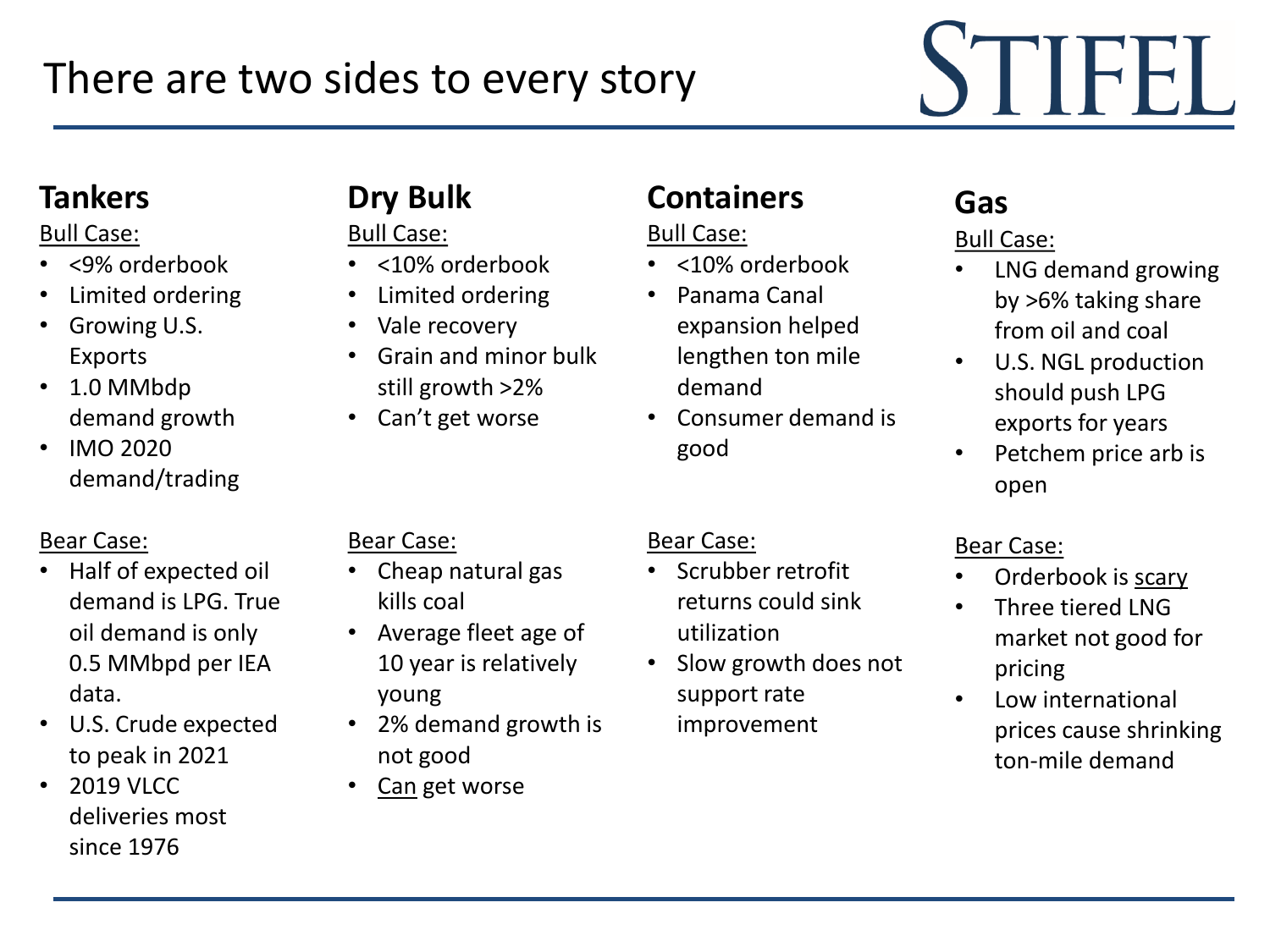# The Big Mo *(Momentum)*

- Equities are only loosely correlated to day rates unless there are huge moves in rates.
- Simply low supply is insufficient to drive investor interest unless there is a clear catalyst to cause substantial changes.
- Consequently, most equities trade well below NAV and are likely to remain so until/unless there is a catalyst to drive cash flows sharply higher.

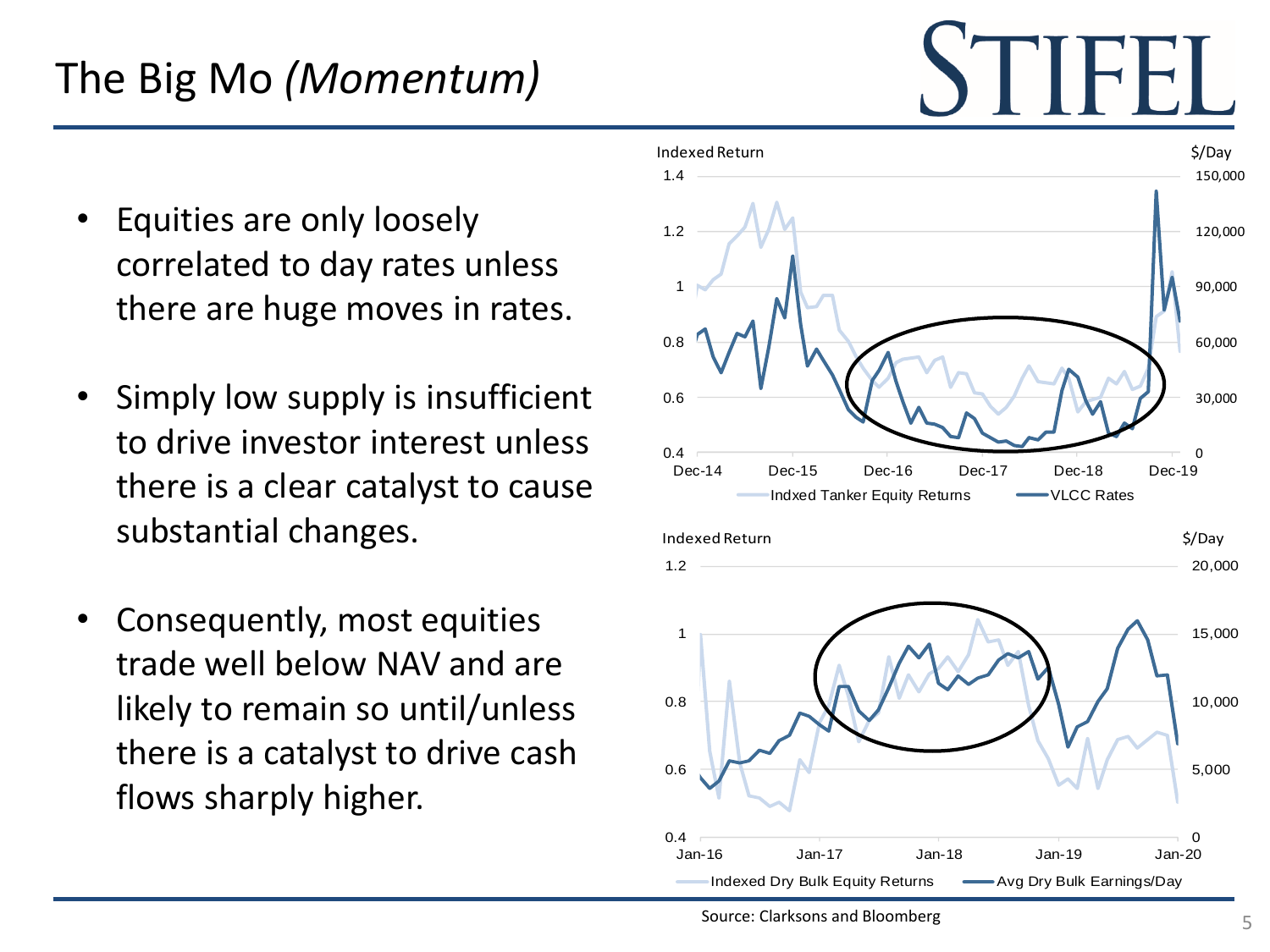### Source: Stifel estimates and Bloomberg

# Tankers and Dry Bulk Have a NAV Problem

- Average equities have not been able to sustainably trade above NAV, and probably won't.
- Investors are not interested in providing capital if it isn't cheap.
- Data does not hold for assets (i.e. container & LNG) with long-term contracts as those are being valued based on discount cash flows and residual value assumptions.
- Low/No debt might be an exception to the rule.



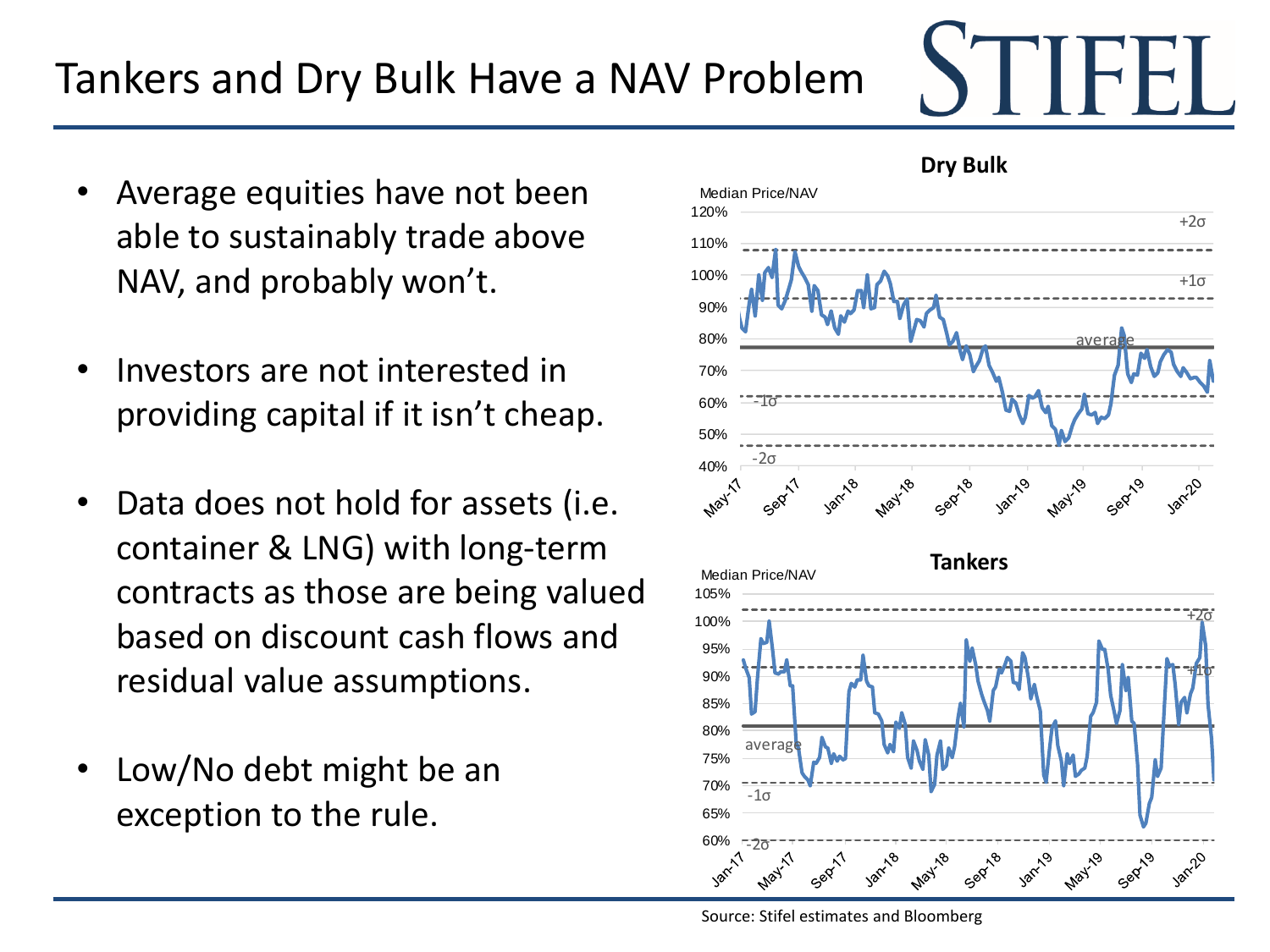# Liquidity Matters

Price/NAV **Tankers** 1.40 1.25 FRO 1.10 **TNK** ٠ 0.95 **STNG ASC DHT**  $\color{blue}\blacklozenge$ 0.80 **INSW EURN**  $\bullet$ 0.65 NAT TNP **DSSI** 0.50 0.0 5.0 10.0 15.0 20.0 25.0 30.0 **Avg Daily Volume in \$mm** Price/NAV Dry Bulk 1.00 0.90 EGLE GOGI 0.80  $\bullet$ **SBLK** 0.70 **GNK SB DSX** 0.60 **SALT** 0.50 0.0 1.0 2.0 3.0 4.0 5.0 6.0 7.0 8.0 **Avg Daily Volume in \$mm**

### **1-year average P/NAV and average value traded**

- 
- While there are outliers, for both tanker and dry bulk equities, the higher the average daily trading value, but better the price/NAV ratio.
- Perception of management, transparency of the business model, lack of related parties and related party transactions, also appears to have value implications.
- Bigger and cleaner is better, but leverage may matter as well.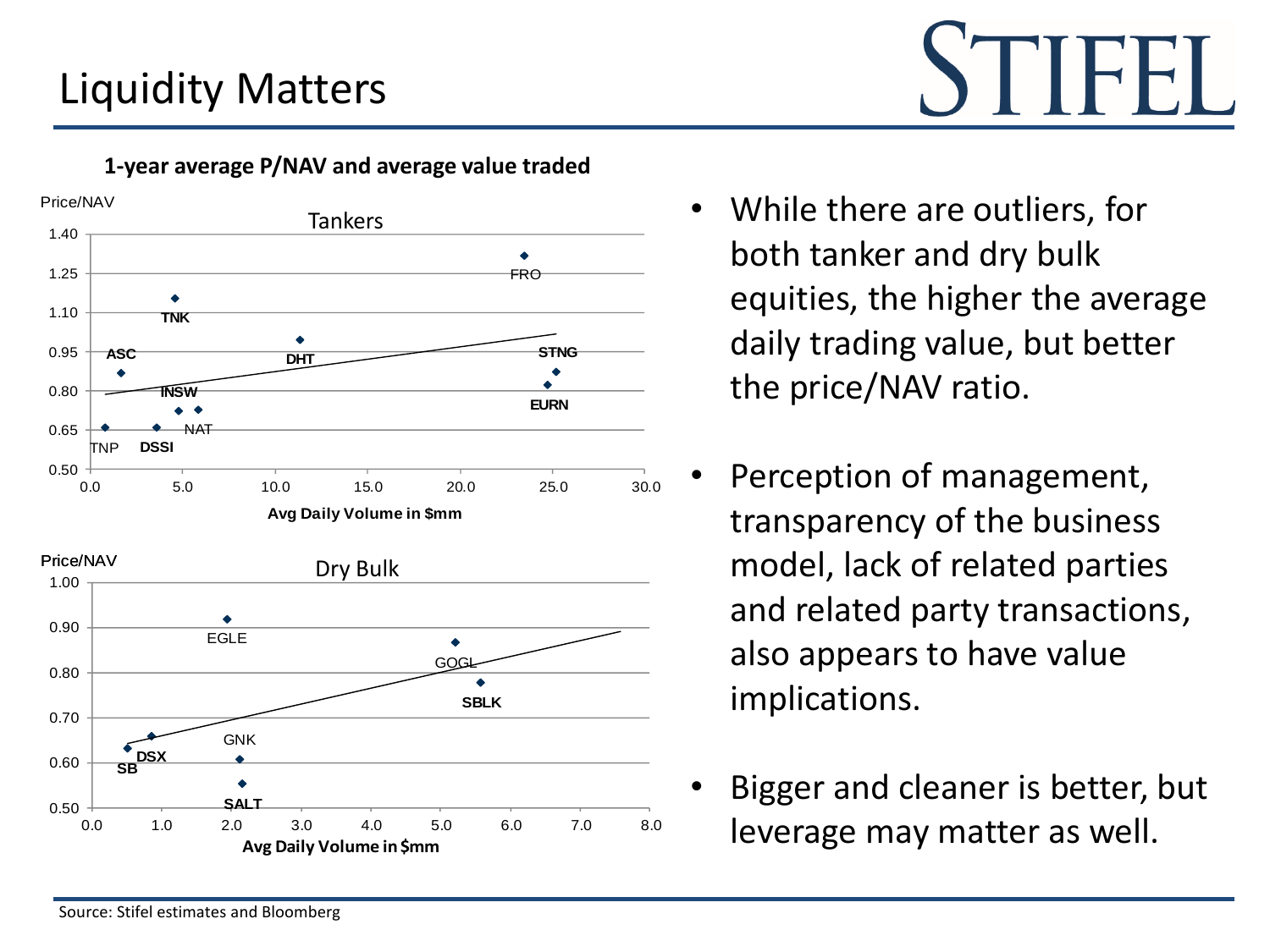

#### **Important Disclosures and Certifications**

**I, Benjamin J. Nolan, certify that the views expressed in this research report accurately reflect my personal views about the subject securities or issuers; and I, Benjamin J. Nolan, certify that no part of my compensation was, is, or will be directly or indirectly related to the specific recommendations or views contained in this research report. Our European Policy for Managing Research Conflicts of Interest is available at www.stifel.com/institutional/ImportantDisclosures.** 

For applicable current disclosures for all covered companies please visit the research page at www.stifel.com or write to the Stifel Research Department at the following address.

#### **US Research**

Stifel Research Department Stifel, Nicolaus & Company, Inc. One South Street 16th Floor Baltimore, Md. 21202

The equity research analyst(s) responsible for the preparation of this report receive(s) compensation based on various factors, including Stifel's overall revenue, which includes investment banking revenue.

Our investment rating system is three tiered, defined as follows**:**

**BUY -**We expect a total return of greater than 10% over the next 12 months with total return equal to the percentage price change plus dividend yield.

**HOLD -**We expect a total return between -5% and 10% over the next 12 months with total return equal to the percentage price change plus dividend yield.

**SELL -**We expect a total return below -5% over the next 12 months with total return equal to the percentage price change plus dividend yield.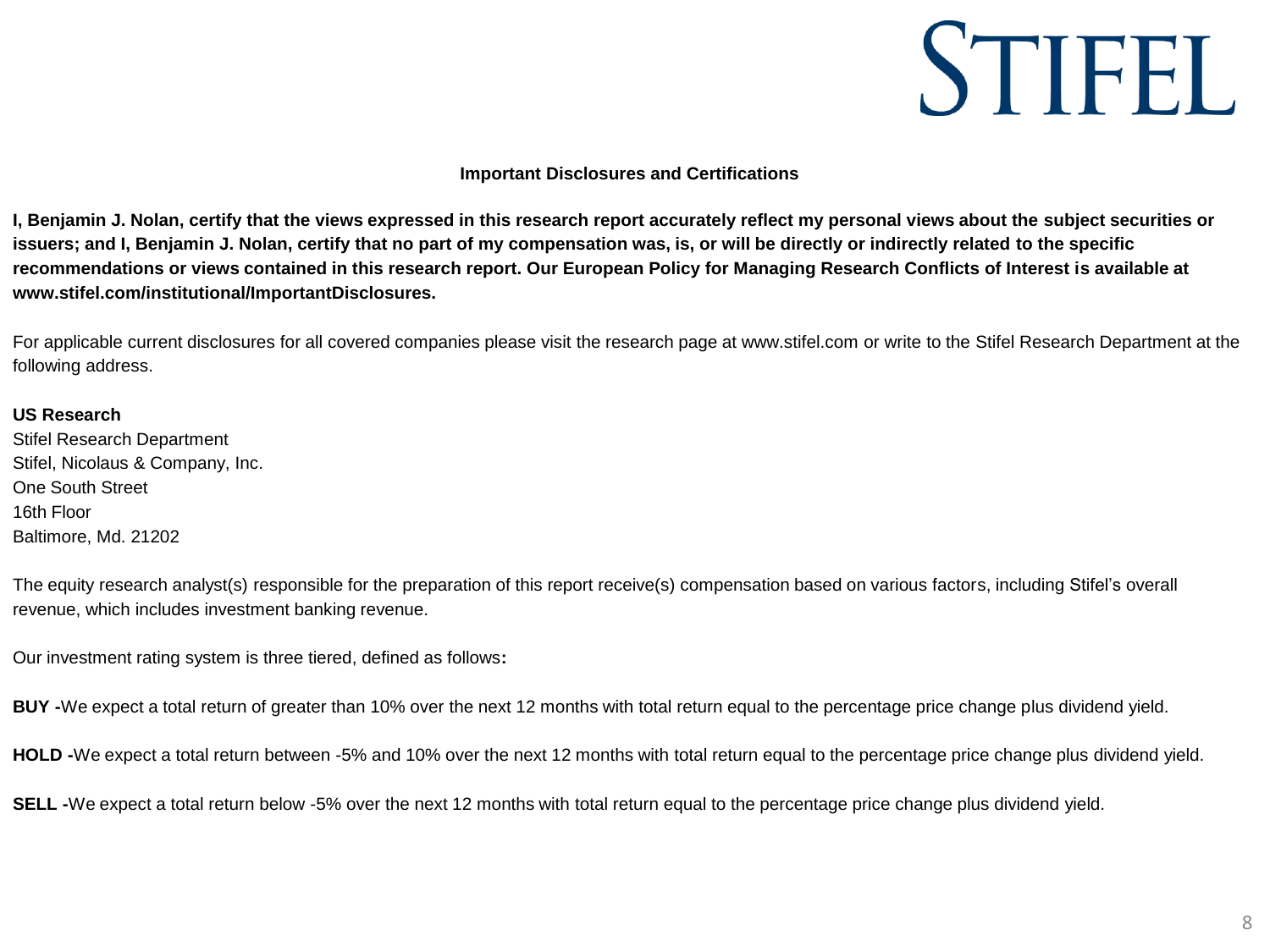Occasionally, we use the ancillary rating of **SUSPENDED** (SU) to indicate a long-term suspension in rating and/or target price, and/or coverage due to applicable regulations or Stifel policies. **SUSPENDED** indicates the analyst is unable to determine a "reasonable basis" for rating/target price or estimates due to lack of publicly available information or the inability to quantify the publicly available information provided by the company and it is unknown when the outlook will be clarified. **SUSPENDED** may also be used when an analyst has left the firm.

Of the securities we rate, 49% are rated Buy, 37% are rated Hold, 2% are rated Sell and 12% are rated Suspended.

Within the last 12 months, Stifel or an affiliate has provided investment banking services for 20%, 7%, 4% and 8% of the companies whose shares are rated Buy, Hold, Sell and Suspended, respectively.

### **Additional Disclosures**

Please visit the Research Page at www.stifel.com for the current research disclosures and respective target price methodology applicable to the companies mentioned in this publication that are within Stifel's coverage universe. For a discussion of risks to target price please see our stand-alone company reports and notes for all stocks.

The information contained herein has been prepared from sources believed to be reliable but is not guaranteed by us and is not a complete summary or statement of all available data, nor is it considered an offer to buy or sell any securities referred to herein. Opinions expressed are subject to change without notice and do not take into account the particular investment objectives, financial situation or needs of individual investors. Employees of Stifel, or its affiliates may, at times, release written or oral commentary, technical analysis or trading strategies that differ from the opinions expressed within. Past performance should not and cannot be viewed as an indicator of future performance.

As a multi-disciplined financial services firm, Stifel regularly seeks investment banking assignments and compensation from issuers for services including, but not limited to, acting as an underwriter in an offering or financial advisor in a merger or acquisition, or serving as a placement agent in private transactions.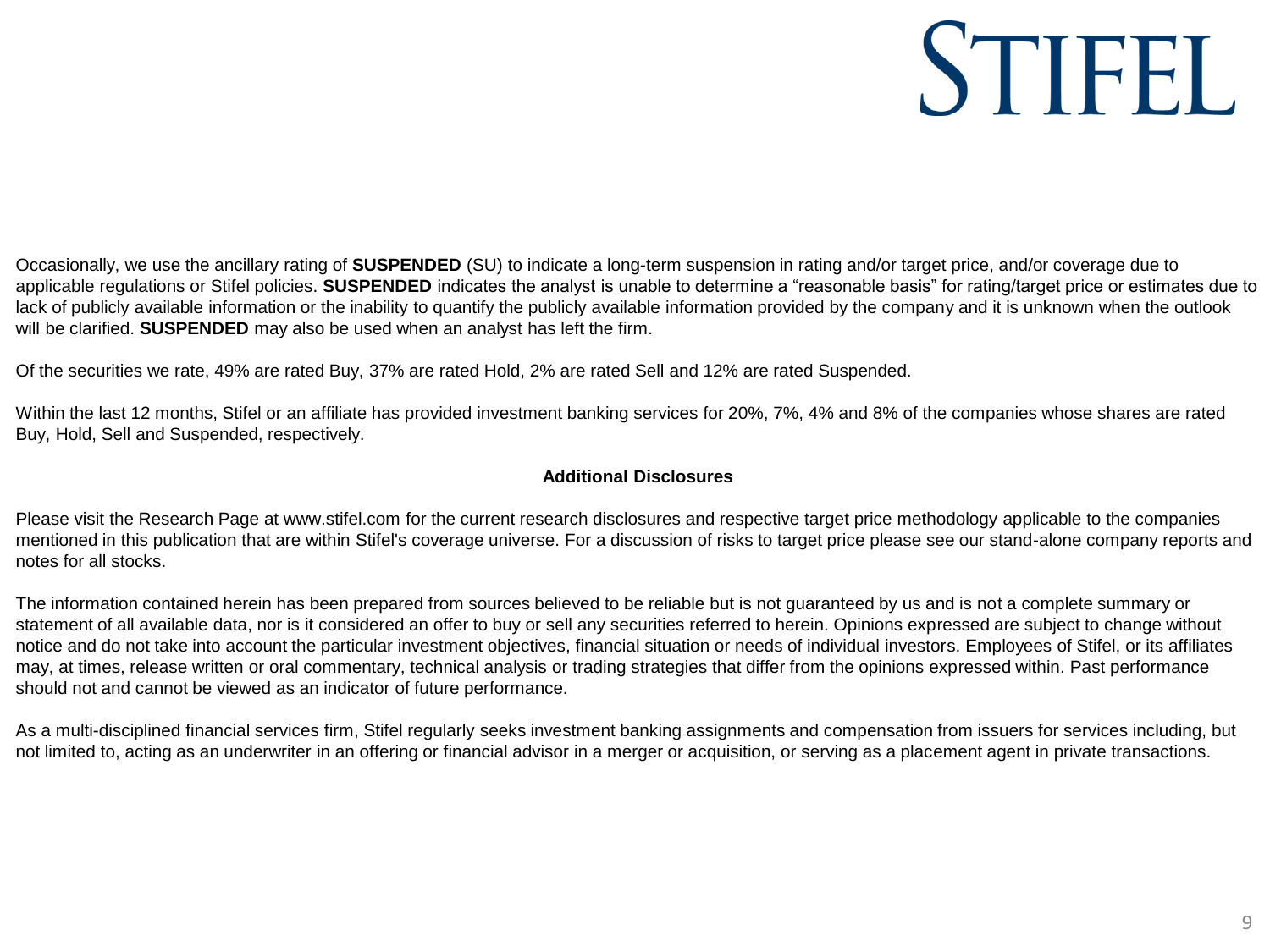#### **Affiliate Disclosures**

"Stifel", includes Stifel Nicolaus & Company ("SNC"), a US broker-dealer registered with the United States Securities and Exchange Commission and the Financial Industry National Regulatory Authority and Stifel Nicolaus Europe Limited ("SNEL"), which is authorized and regulated by the Financial Conduct Authority ("FCA"), (FRN 190412) and is a member of the London Stock Exchange.

**Registration of non-US Analysts:** Any non-US research analyst employed by SNEL contributing to this report is not registered/qualified as a research analyst with FINRA and is not an associated person of the US broker-dealer and therefore may not be subject to FINRA Rule 2241 restrictions on communications with a subject company, public appearances, and trading securities held by a research analyst account.

#### **Country Specific and Jurisdictional Disclosures**

**United States:** Research produced and distributed by SNEL is distributed by SNEL to "Major US Institutional Investors" as defined in Rule 15a-6 under the US Securities Exchange Act of 1934, as amended. SNC may also distribute research prepared by SNEL directly to US clients, including US clients that are not Major US Institutional Investors. In these instances, SNC accepts responsibility for the content. SNEL is a non-US broker-dealer and accordingly, any transaction by a US client in the securities discussed in the document must be effected by SNC. US clients wishing to place an order should contact their SNC representative.

**UK and European Economic Area (EEA):** This report is distributed in the EEA by SNEL, which is authorized and regulated in the United Kingdom by the FCA. In these instances, SNEL accepts responsibility for the content. Research produced by SNEL is not intended for use by and should not be made available to non-professional clients.

The complete preceding 12-month recommendations history related to recommendation(s) in this research report is available at https://stifel2.bluematrix.com/sellside/MAR.action